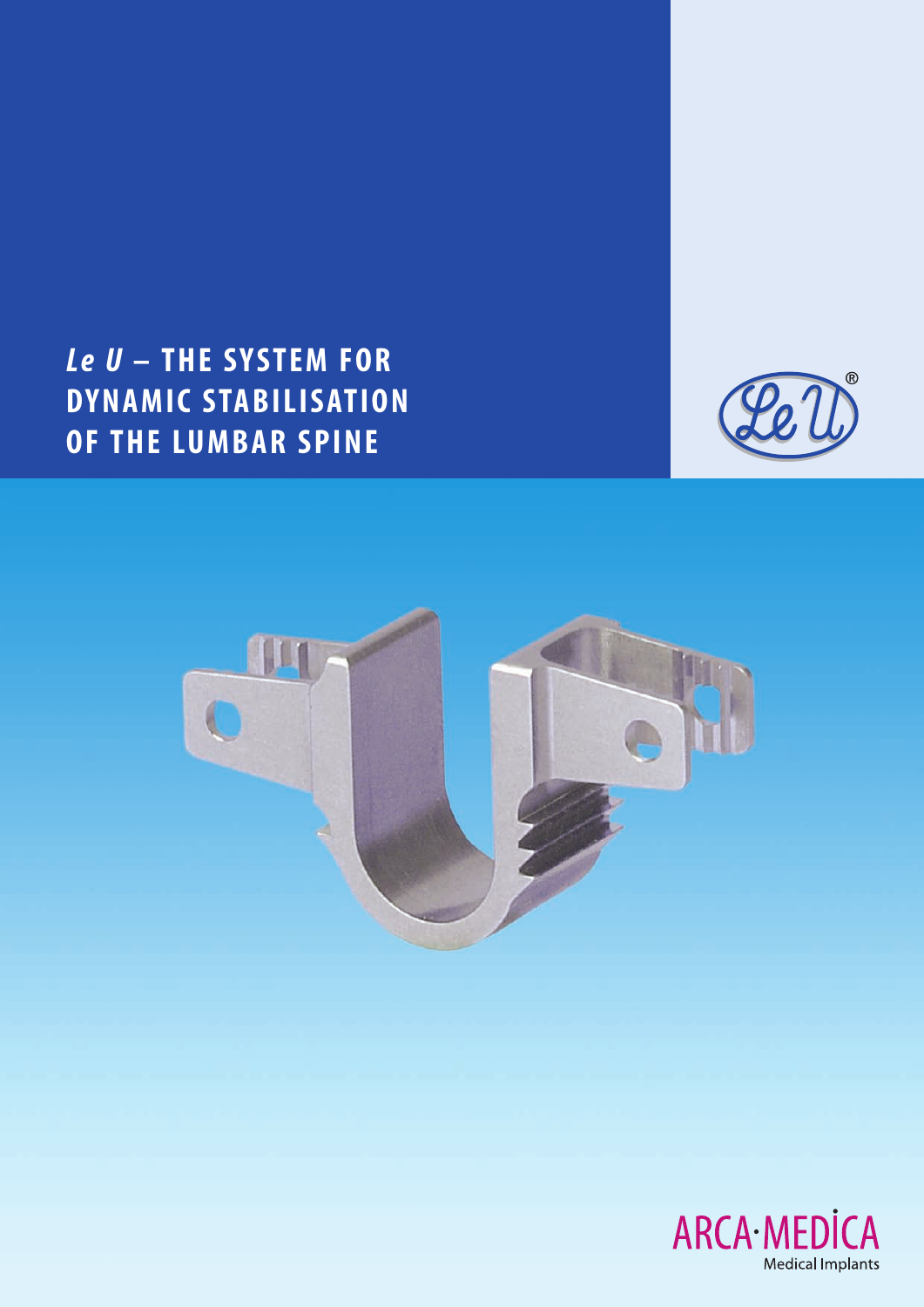# **FLEXIBILITY AND STABILIT Y FOR HIGHEST COMFORT**



*Dr. Benoît Laurent serves as ARCA-MEDICA's Managing Partner and co-owns the company.*

#### *Le U* **– The Product and Its History**

The so-called "U" was invented by the French physician Dr Jacques Samani and implanted in 1994 for the first time.

I am a physician myself. I have been working intensively with new techniques and inventions since the early nineties. In 2000, I came across the "U" and was quickly convinced by its qualities.

The "U", which I encountered while working with the spine surgeon Dr. Friedrich Sgier in Lucerne (Switzerland), presents a fascinating answer to problems in spine surgery that had hit me to not been truly solved.

I was immediately convinced by the fact that the patients who had undergone decompressions of the lower spine, quickly regained both their flexibility as well as stability. In my opinion, the contentment of the patients after the operation and the simplicity of the surgical procedure are the main reasons for the success of the "U".

Since 2005, Arca-Medica has been producing a titanium implant by the name of *"Le U"* in facilities located in Germany and Switzerland. *Le U*, a certified product, is cut out of a solid titanium block and therefore extremely durable.We are proud to offer *Le U* at a reasonable price.

ARCA-MEDICA GmbH

Dr. Benoît Laurent

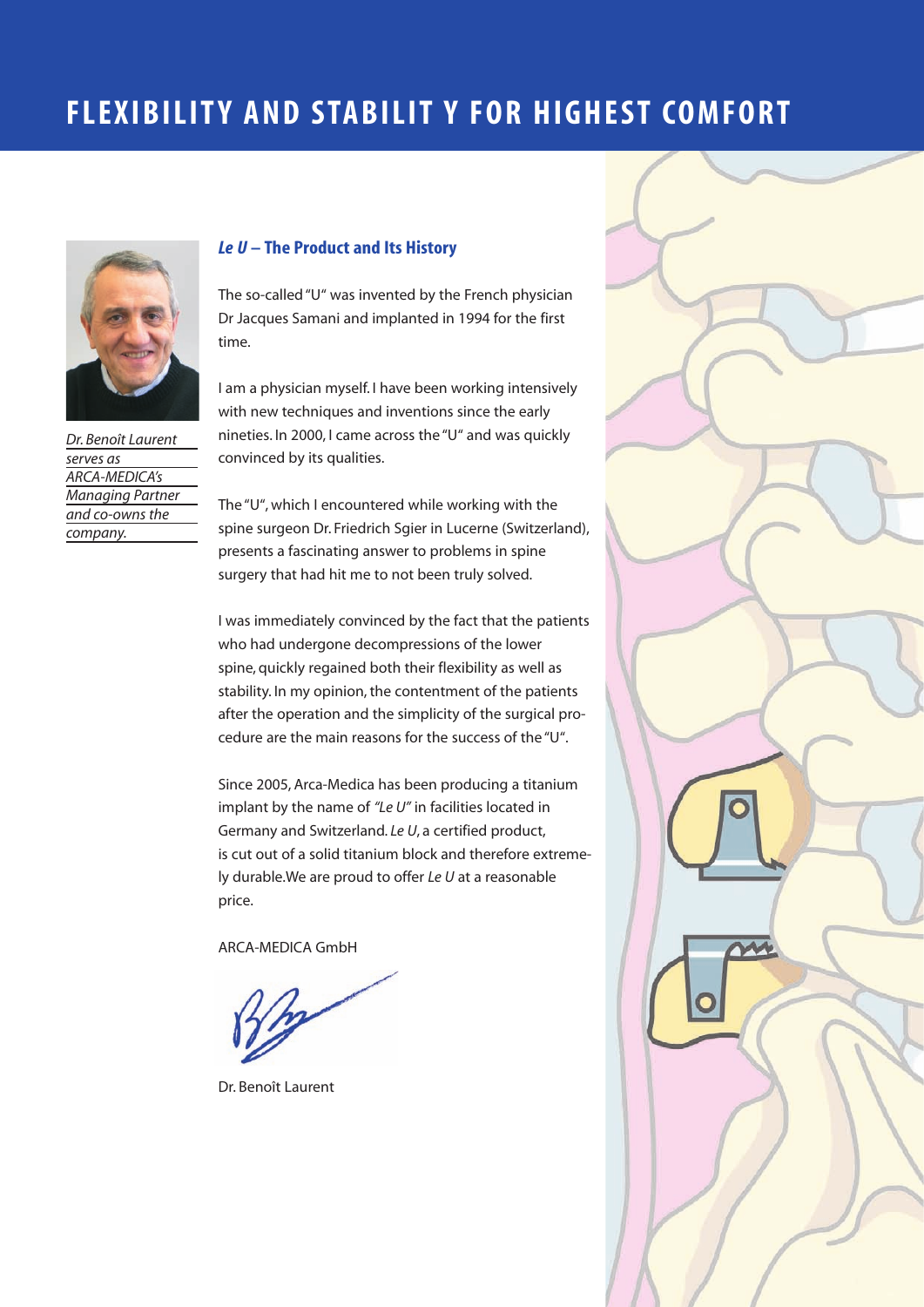

#### **What Indications mandate the Implantation of** *Le U* **?**

■ *Le U* presents an alternative to the fusion of the spine. It is implanted after decompressing surgery of lumbar canal stenosis and also when the facet joints are athrotic.

These two conditions occur either together or in isolation. After decompressing operations of the lumbar spine and resections of athritic joints of the vertebrae, we often witness the problem of an ensuing instability of the spinal segment. The implant, however, stabilizes the operated segment and preserves its flexibility.

■ Another indication is the protection of the neigbouring segment after a rigid spinal fusion.

■ When we operate on herniated discs, especially recidivic cases, the implant serves yet another function: it can also prevent the proliferation of neuroforaminal stenoses. It supports the joints of the vertebrae through intervertebral stabilization.

■ It can also be useful in cases of painfull intervertebral joints. Because of its extension and interspinal distraction of the facet joints, it prevents further deterioration.

#### **What does** *Le U* **achieve?**

■ It relieves and mechanically protects the joints of the vertebrae.

■ It may open up neuroforaminae.

■ It maintains flexibility in extension (cushion effect) but also in rotation.

 $\blacksquare$  It protects the disc by absorbing some of the strain exerted upon them.

■ The asymmetric configuration of the upper and lower gripping jaws allows for a bi-segmental implantation.

■ Five different anatomical sizes guarantee that during an operation, the doctor can choose the optimal implant size and fit it well.









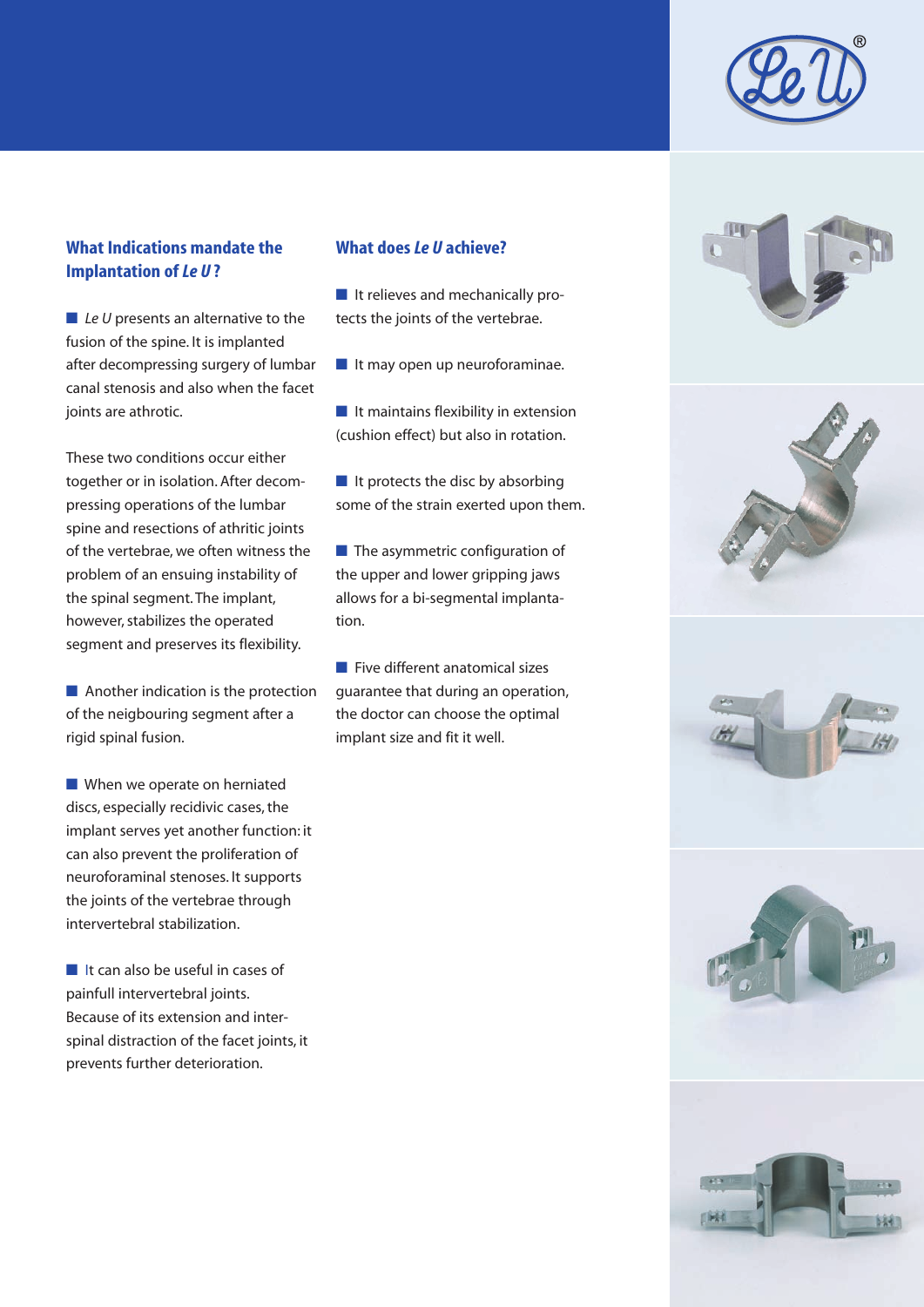## **THE STEPS OF THE OPERATION**







The patient is placed on the stomach in neutral position.The median incision is chosen according to the place of the decompression of the neural structures. The decompression can be executed as a unilateral or bilateral "undercutting". This way, the supraspinous ligament can be held to the side, thus preserving it. Now, you remove the interspinous ligament and, possibly, resect hypertrophied spinous processes.

Choose the right size of *Le U* with the template. Thus, a perfect fit is guaranteed. Please pay attention to light distractions without kyphosing the segment. An X-ray check may be helpful.

Open the gripping jaws of the implant slightly with a forceps. Slip *Le U* with the impactor into its optimal position. This position is only millimeters away from the dura; the closer to the dura, the better.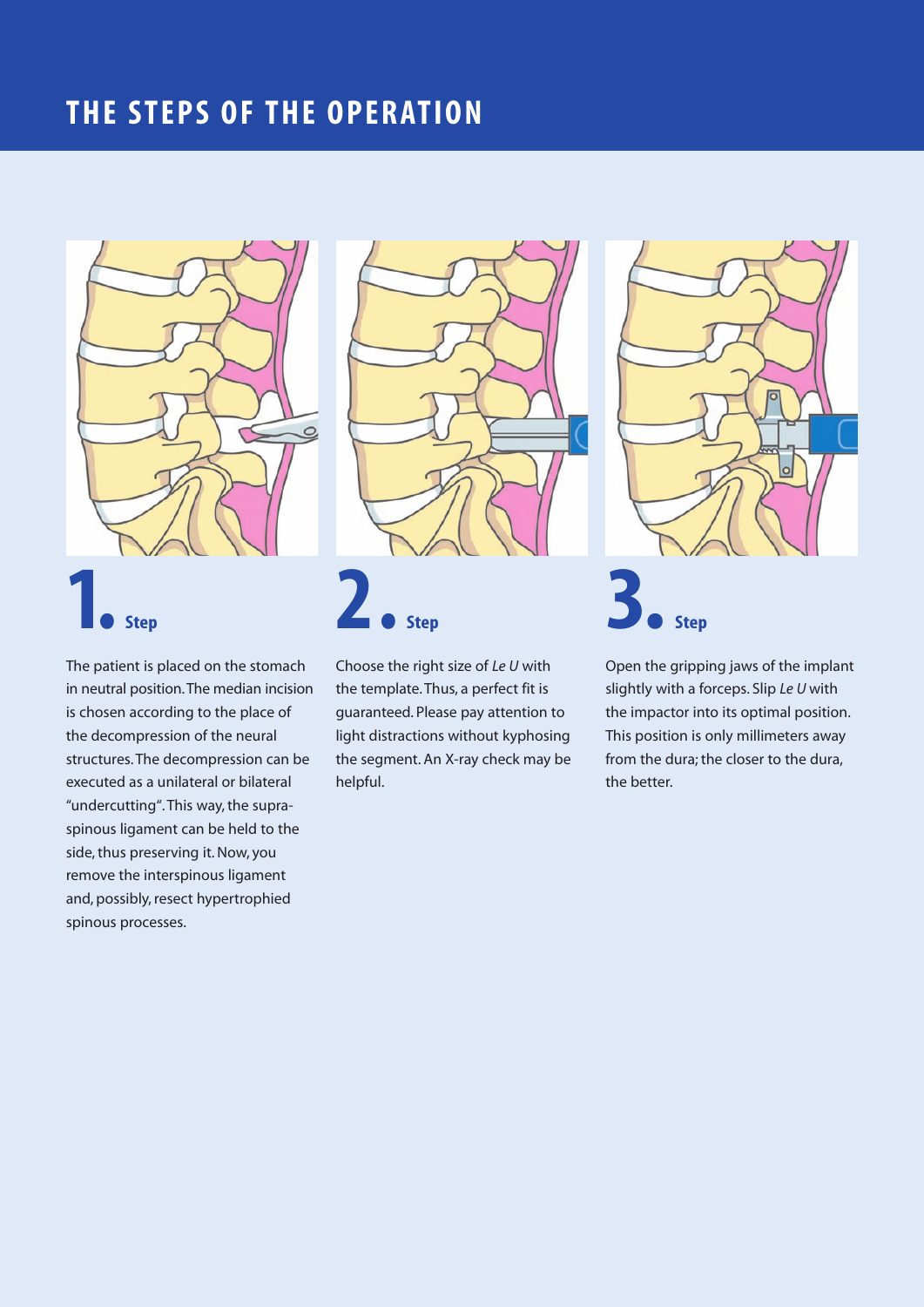



Using a compression forceps, press the gripping jaws of the *Le U* together. Under exceptional circumstances, you can use the holes in the gripping jaws for a wire or thread cerclage in order to improve fixation to the spinous processes.



Now, you can fix the supraspinous ligament to the spinous process and link it with the fascia. We recommend to insert a drainage into the round of *Le U*; remove it after two days. Further, we recommend a final X-ray check.

#### **The Right Forceps**

In some cases, the gripping jaws of the implant have to be adjusted to the individual anatomy of the spinous processes.



To this end we developed the **compression forceps**. The compression forceps helps to close the gripping jaws of the implant.



We developed the **distraction forceps** in case the gripping jaws of the implant have to be opened again.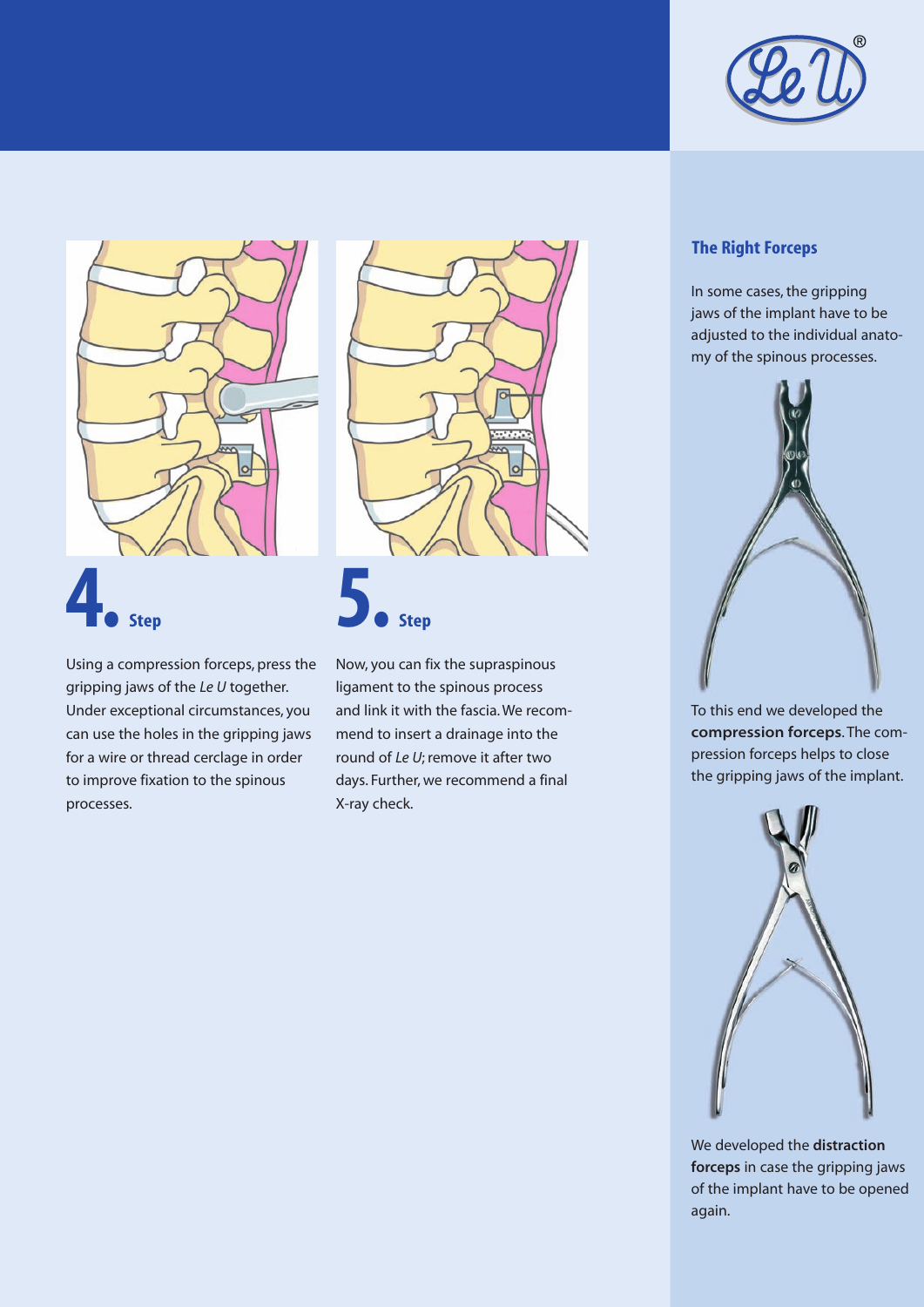# **CLINICAL EXAMPLES**





#### **Extension effect**

The post-op pictures show the dynamic spring effect.





#### **Decompression**

Condition after decompression of a spinal canal stenosis





#### **Hybrid**

*Le U* is placed in addition above a rigid spondylodesis in order to protect the neighbouring segment.

#### **Multiple level**

Due to the design of *Le U* the gripping jaws are staggered. *Le U* can be implanted multiple level.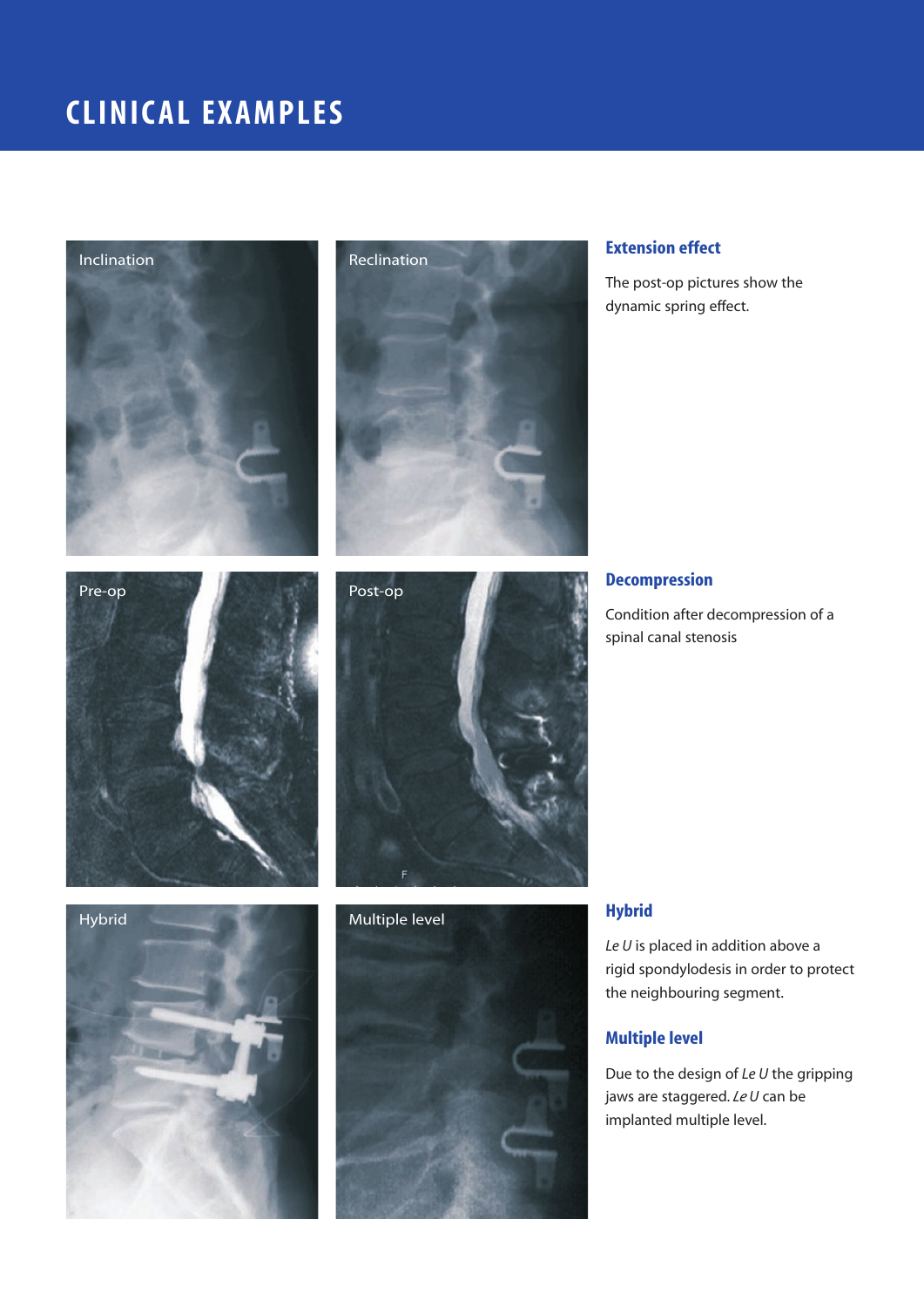# **IMPLANTS AND INSTRUMENTS**





*Le U*, size 14 mm AM\_100-14-S *Le U*, size 16 mm AM\_100-16-S

*Le U*, size 8 mm AM\_100-08 *Le U*, size 10 mm AM\_100-10 *Le U*, size 12 mm AM\_100-12 *Le U*, size 14 mm AM\_100-14 *Le U*, size 16 mm AM\_100-16

#### **Implants** Ord

non-sterile

| ering-number |  |
|--------------|--|

**Impactors/Templates** Ordering-number

| sterile          |                        | size 8 mm | AM 500-E08 |
|------------------|------------------------|-----------|------------|
| Le U, size 8 mm  | AM 100-08-S size 10 mm |           | AM 500-E10 |
| Le U, size 10 mm | AM 100-10-S size 12 mm |           | AM 500-E12 |
| Le U, size 12 mm | AM 100-12-S size 14 mm |           | AM 500-E14 |
| Le U, size 14 mm | AM 100-14-S size 16 mm |           | AM 500-E16 |
|                  |                        |           |            |



| <b>Protection cap</b> |
|-----------------------|
| Universal cap for     |
| template protection   |

#### **Container** Ordering-number

Content AM\_500-K01 Impactors/Templates Clamping forceps Distraction forceps Protection Cap



**Distraction forceps** Ordering-number

AM\_620-O1

**Compression forceps** Ordering-number AM\_610-O1

# AM\_555-HO1

### **Protecting-number**

#### **Visit our Website**

Here you may find ordering and product information.

# **www.arca-medica.com** www.arca-medica.com